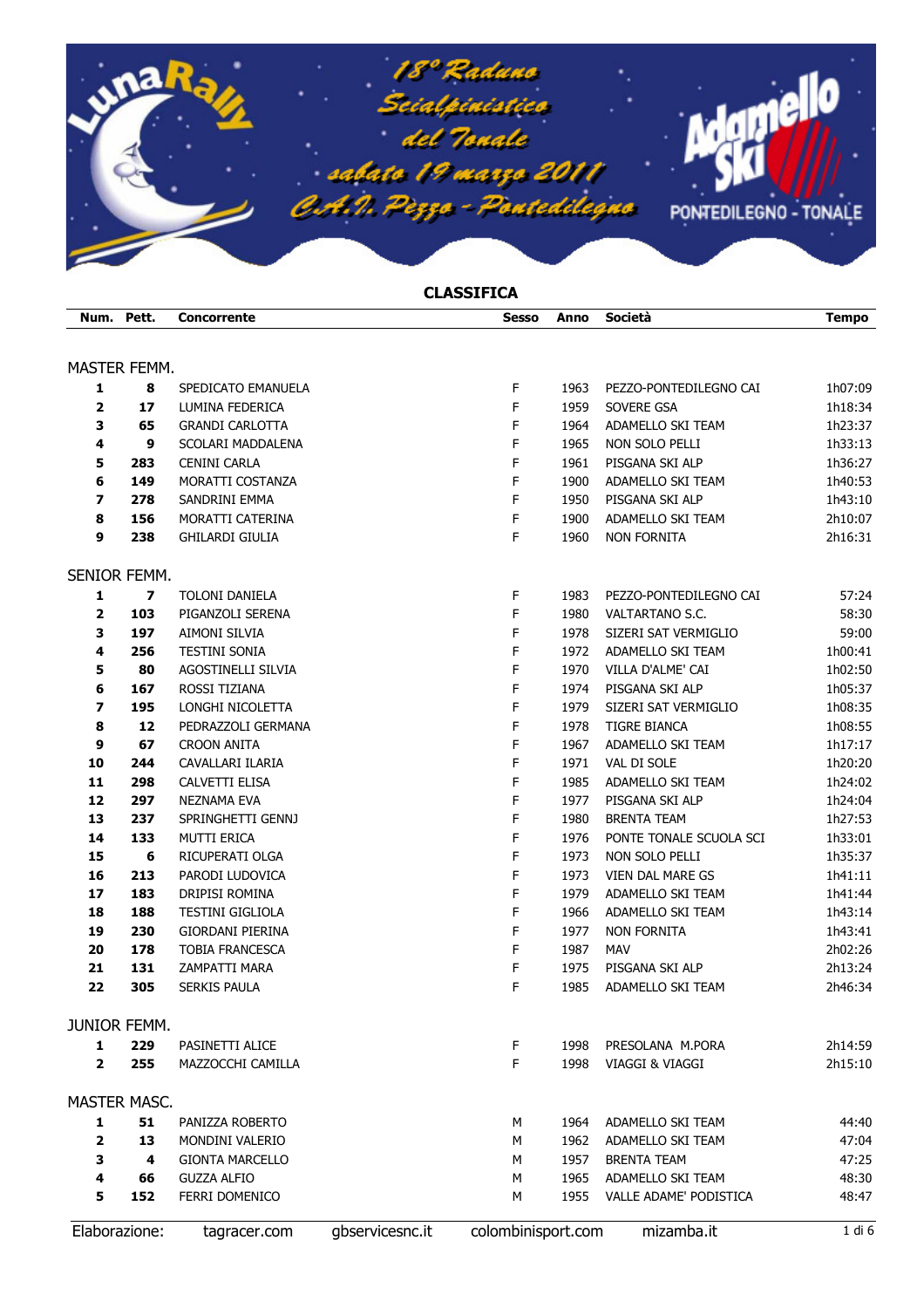| Num. Pett. |               | Concorrente                |                 | <b>Sesso</b>       | Anno | Società                | <b>Tempo</b> |
|------------|---------------|----------------------------|-----------------|--------------------|------|------------------------|--------------|
| 6          | 221           | TOMASONI UMBERTO           |                 | M                  | 1964 | PRESOLANA M.PORA       | 52:13        |
| 7          | 164           | ROSOZANOTTI GIUSEPPE       |                 | M                  | 1962 | L'ARCOBALENO           | 52:54        |
| 8          | 276           | DELPERO EUGENIO            |                 | M                  | 1956 | SIZERI SAT VERMIGLIO   | 53:28        |
| 9          | 169           | <b>GERRA MARIO</b>         |                 | M                  | 1963 | SKYRUNNING P.T.        | 53:40        |
| 10         | 275           | PANCRAZZI MASSIMO          |                 | M                  | 1965 | VAL DI SOLE            | 55:09        |
| 11         | 208           | CATTANI DIEGO              |                 | M                  | 1959 | <b>BRENTA TEAM</b>     | 55:34        |
| 12         | 104           | ZANOTTI RICCARDO           |                 | M                  | 1957 | ADAMELLO SKI TEAM      | 55:38        |
| 13         | 231           | CIOCCARELLI CLAUDIO        |                 | M                  | 1960 | <b>APRICA</b>          | 56:35        |
| 14         | 309           | <b>GRASSI MARIO</b>        |                 | M                  | 1954 | <b>SCHILPARIO</b>      | 57:37        |
| 15         | 60            | PATTI GIUSEPPE             |                 | M                  | 1960 | ADAMELLO SKI TEAM      | 57:39        |
| 16         | 73            | BONETTI CLAUDIO            |                 | M                  | 1962 | SOVERE GSA             | 57:47        |
| 17         | 303           | <b>GAZZOLI FULVIO</b>      |                 | M                  | 1949 | ADAMELLO SKI TEAM      | 58:13        |
| 18         | 162           | SPINONI MATTEO             |                 | M                  | 1951 | <b>VERTOVA GAV</b>     | 58:52        |
| 19         | 248           | ZANZOTTI FRANCESCO         |                 | M                  | 1963 | <b>BOGN DA NAIA</b>    | 59:17        |
| 20         | 159           | PRATI SERGIO               |                 | M                  | 1959 | AMICI DEL LODO         | 1h00:27      |
| 21         | 81            | RICHINI FABIO              |                 | М                  | 1965 | <b>NON FORNITA</b>     | 1h01:10      |
| 22         | 215           | RIZZI DANIELE              |                 | M                  | 1965 | PEL DE FOCA            | 1h01:53      |
| 23         | 285           | <b>TESTINI GUIDO</b>       |                 | М                  | 1942 | ADAMELLO SKI TEAM      | 1h02:15      |
| 24         | 89            | <b>ECLHER EUGENIO</b>      |                 | M                  | 1963 | <b>NON FORNITA</b>     | 1h02:17      |
| 25         | 114           | <b>MISTRI ROBERTO</b>      |                 | М                  | 1956 | <b>VERTOVA GAV</b>     | 1h02:19      |
| 26         | 182           | <b>BOTTERI FLAVIO</b>      |                 | M                  | 1963 | <b>ALPIN GO</b>        | 1h02:42      |
| 27         | 141           | <b>BONI MARCO</b>          |                 | М                  | 1964 | VAL DI SCALVE          | 1h03:53      |
| 28         | 158           | <b>OBERTI FABRIZIO</b>     |                 | M                  | 1962 | <b>VERTOVA GAV</b>     | 1h03:54      |
| 29         | 138           | MATUELLA ANSELMO           |                 | М                  | 1965 | <b>ALPIN GO</b>        | 1h04:39      |
| 30         | 45            | STAGNOLI PIERINO           |                 | M                  | 1959 | <b>VITAMINA TEAM</b>   | 1h05:20      |
| 31         | 199           | RUBINELLI MARIO            |                 | М                  | 1961 | <b>NON FORNITA</b>     | 1h09:13      |
| 32         | 214           | <b>TADDEI LUCA</b>         |                 | M                  | 1965 | PEL DE FOCA            | 1h09:51      |
| 33         | 47            | SERAFINI GIOVANNI          |                 | М                  | 1962 | <b>ALTITUDE</b>        | 1h10:02      |
| 34         | 46            | <b>FAILONI VITTORE</b>     |                 | М                  | 1962 | <b>ALTITUDE</b>        | 1h10:17      |
| 35         | 95            | MOSSINI EMILIO             |                 | М                  | 1955 | PISGANA SKI ALP        | 1h11:43      |
| 36         | 76            | BONAVETTI FABRIZIO         |                 | М                  | 1964 | PISGANA SKI ALP        | 1h13:26      |
| 37         | 247           | <b>DALLATORRE MARCELLO</b> |                 | M                  | 1957 | PEL DE FOCA            | 1h13:36      |
| 38         | 268           | TESTINI CLAUDIO            |                 | М                  | 1956 | PISGANA SKI ALP        | 1h14:07      |
| 39         | 35            | PONTOGLIO CLAUDIO          |                 | M                  | 1965 | <b>NON FORNITA</b>     | 1h14:50      |
| 40         | 96            | DAMINELLI CLAUDIO          |                 | М                  | 1956 | PISGANA SKI ALP        | 1h15:45      |
| 41         | 55            | MAISTRELLI BRUNO           |                 | M                  | 1962 | <b>NON FORNITA</b>     | 1h15:49      |
| 42         | 38            | MOSCA ALBERTO              |                 | М                  | 1963 | <b>NON FORNITA</b>     | 1h18:48      |
| 43         | 31            | <b>GREGORINI DONATO</b>    |                 | М                  | 1958 | PISGANA SKI ALP        | 1h20:20      |
| 44         | 18            | PASINETTI MARIO            |                 | M                  | 1948 | VALLE ADAME' PODISTICA | 1h20:43      |
| 45         | 157           | <b>UBERTI ANGELO</b>       |                 | М                  | 1965 | AMICI DEL LODO         | 1h22:25      |
| 46         | 186           | COATTI BENITO              |                 | М                  | 1962 | ADAMELLO SKI TEAM      | 1h26:59      |
| 47         | 132           | ZAMBOTTI FRANCO            |                 | М                  | 1955 | SIZERI SAT VERMIGLIO   | 1h27:02      |
| 48         | 294           | POZZATTI PIERGIORGIO       |                 | М                  | 1955 | VAL DI SOLE            | 1h27:12      |
| 49         | 293           | FANTELLI FLAVIO            |                 | М                  | 1962 | VAL DI SOLE            | 1h27:14      |
| 50         | 296           | PANCIERA MARIO             |                 | М                  | 1958 | VAL DI SOLE            | 1h27:15      |
| 51         | 273           | BONASSI RICCARDO           |                 | М                  | 1965 | COCCAGLIO CAI          | 1h29:12      |
| 52         | 287           | <b>GUIZZETTI ILDEFONSO</b> |                 | М                  | 1954 | 5 CASCINE CISLAGO      | 1h31:03      |
| 53         | 203           | TAME' FRANCO               |                 | М                  | 1959 | PEL DE FOCA            | 1h31:53      |
| 54         | 205           | PILENGHI CLAUDIO           |                 | М                  | 1962 | ISEO CAI               | 1h32:04      |
| 55         | 173           | SCOLARI RICCARDO           |                 | М                  | 1957 | <b>ISEO CAI</b>        | 1h32:30      |
| 56         | 318           | RONCHI STEFANO             |                 | М                  | 1950 | PISGANA SKI ALP        | 1h32:52      |
| 57         | 210           | GIORDANI PIETRO LODOVICO   |                 | М                  | 1958 | ISEO SC                | 1h32:56      |
| 58         | 25            | <b>BERT SERGIO</b>         |                 | М                  | 1947 | MOLVENO SAT            | 1h33:11      |
| 59         | 53            | MILESI OIERLUIGI           |                 | М                  | 1965 | <b>NON FORNITA</b>     | 1h33:38      |
| 60         | 260           | MONTINI EZIO               |                 | М                  | 1958 | VALTROMPIA SC          | 1h34:10      |
| 61         | 84            | MASSAROTTI DANIELE         |                 | М                  | 1956 | VALSESIA               | 1h35:25      |
| 62         | 295           | STANCHINA LUCIANO          |                 | М                  | 1938 | <b>NON FORNITA</b>     | 1h35:55      |
| 63         | 284           | TOMASI ALBERTO             |                 | М                  | 1960 | PISGANA SKI ALP        | 1h36:29      |
| 64         | 145           | ARRIGONI FELICE            |                 | М                  | 1961 | VAL DI SCALVE          | 1h37:53      |
| 65         | 235           | PIVA EMILIO                |                 | М                  | 1961 | AMICI DEL LODO         | 1h38:44      |
| 66         | 240           | <b>BARONI GIUSEPPE</b>     |                 | М                  | 1954 | AMICI DEL LODO         | 1h38:48      |
|            | Elaborazione: | tagracer.com               | gbservicesnc.it | colombinisport.com |      | mizamba.it             | 2 di 6       |
|            |               |                            |                 |                    |      |                        |              |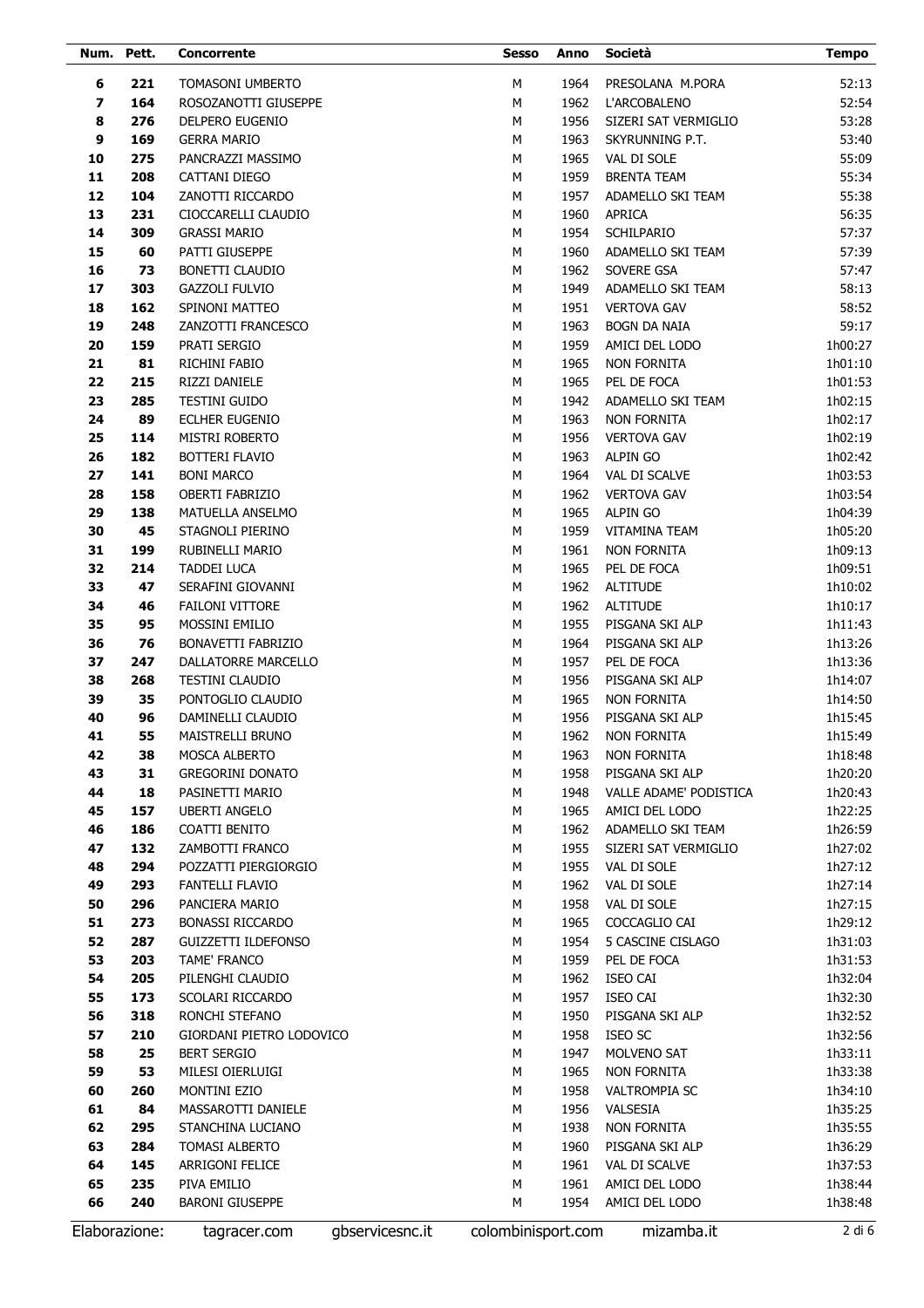| Num.     | Pett.                   | <b>Concorrente</b>                            |                 | <b>Sesso</b>       | Anno         | Società                  | <b>Tempo</b>   |
|----------|-------------------------|-----------------------------------------------|-----------------|--------------------|--------------|--------------------------|----------------|
| 67       | 254                     | MAZZOCCHI GIULIO                              |                 | М                  | 1962         | VIAGGI & VIAGGI          | 1h41:05        |
| 68       | 94                      | ZUCCHI GIAN FRANCO                            |                 | М                  | 1963         | VALLE ADAME' PODISTICA   | 1h42:09        |
| 69       | 313                     | <b>TOSINI DOMENICO</b>                        |                 | М                  | 1964         | <b>PASPARDO</b>          | 1h42:38        |
| 70       | 316                     | CASALINI TARCISIO                             |                 | М                  | 1961         | <b>PASPARDO</b>          | 1h42:55        |
| 71       | 93                      | SOLINI GIOVANNI                               |                 | М                  | 1946         | PISGANA SKI ALP          | 1h44:19        |
| 72       | 312                     | LAIDELLI GIACOMO                              |                 | М                  | 1963         | <b>PASPARDO</b>          | 1h46:38        |
| 73       | 62                      | FRANCESCHETTI FRANCESCO                       |                 | М                  | 1959         | NON FORNITA              | 1h49:16        |
| 74       | 258                     | <b>GUERINI FABIO</b>                          |                 | М                  | 1962         | <b>VALTROMPIA SC</b>     | 1h51:41        |
| 75       | 170                     | BOTTICCHIO GIOVANNI BATTISTA                  |                 | M                  | 1960         | LOVERE CAI               | 1h52:49        |
| 76       | 187                     | <b>BERTOCCO LIVIO</b>                         |                 | M                  | 1948         | PISGANA SKI ALP          | 1h53:04        |
| 77       | 172                     | ZANNI VENANZIO                                |                 | M                  | 1960         | <b>NON FORNITA</b>       | 1h53:07        |
| 78       | 174                     | SARMENTI SERGIO                               |                 | M                  | 1965         | <b>NON FORNITA</b>       | 1h54:04        |
| 79       | 175                     | MAZZUCCHELLI FRANCO                           |                 | M                  | 1953         | <b>ISEO CAI</b>          | 1h54:49        |
| 80       | 33                      | ZSBINI PAOLO                                  |                 | M                  | 1962         | PEJO SAT                 | 1h54:54        |
| 81       | 32                      | ANDREOLI LUCIANO                              |                 | M                  | 1961         | CEDEGOLO CAI             | 1h55:36        |
| 82       | 189                     | <b>FAINI ALDO</b>                             |                 | M                  | 1957         | PISGANA SKI ALP          | 1h56:12        |
| 83       | 190                     | <b>MOLINARI MAURO</b>                         |                 | M                  | 1964         | <b>NON FORNITA</b>       | 1h57:15        |
| 84       | 79                      | MONCINI GIOVANBATTISTA                        |                 | M                  | 1965         | PISGANA SKI ALP          | 2h02:18        |
| 85       | 234                     | CHIARI REMIGIO                                |                 | М                  | 1962         | PEZZO-PONTEDILEGNO CAI   | 2h05:40        |
| 86       | 147                     | <b>STERLI MARIO</b>                           |                 | M                  | 1900         | ADAMELLO SKI TEAM        | 2h10:43        |
|          |                         |                                               |                 |                    |              |                          |                |
|          | SENIOR MASC.            |                                               |                 |                    |              |                          |                |
| 1        | 119                     | <b>TRENTIN WALTER</b>                         |                 | М                  | 1982         | SCAV.                    | 41:47          |
| 2        | 126                     | PINAMONTI GUIDO                               |                 | М                  | 1967         | <b>BOGN DA NAIA</b>      | 43:17          |
| 3        | 130                     | PENASA MIRKO                                  |                 | М                  | 1976         | VAL DI SOLE              | 43:48          |
| 4        | 180                     | <b>TOGNI LIVIO</b>                            |                 | M                  | 1966         | ADAMELLO SKI TEAM        | 44:08          |
| 5        | 146                     | PASINETTI GERMANO                             |                 | М                  | 1966         | VALLE ADAME' PODISTICA   | 44:53          |
| 6        | 42                      | ANTONELLI ROBERTO                             |                 | M                  | 1974         | <b>ALTITUDE</b>          | 45:39          |
| 7        | 271                     | ARMATI PIERLUCA                               |                 | М                  | 1980         | SOVERE GSA               | 45:56          |
| 8        | 300                     | REDOLFI MARCO                                 |                 | M                  | 1984         | VAL DI SOLE              | 46:26          |
| 9        | 64                      | <b>GUZZA PIETRO</b>                           |                 | M                  | 1967         | ADAMELLO SKI TEAM        | 46:30          |
| 10       | 97                      | SAVOLDELLI VINCENZO                           |                 | M                  | 1982         | CLUSONE 13               | 46:34          |
| 11       | 22                      | <b>SCALVINI ROBERTO</b>                       |                 | M                  | 1973         | VALSABBIA SKI ALP        | 46:41          |
| 12       | 280                     | MAGNINI LODOVICO                              |                 | M                  | 1972         | SIZERI SAT VERMIGLIO     | 46:58          |
| 13       | 310                     | <b>GRASSI NICOLA</b>                          |                 | M                  | 1974         | SCHILPARIO               | 47:00          |
| 14       | 127                     | <b>LAMPIS MATTIA</b>                          |                 | м                  | 1986         | VAL DI SOLE              | 47:08          |
| 15       | 288                     | REDOLFI FABRIZIO                              |                 | М                  | 1973         | VAL DI SOLE              | 47:28          |
| 16       | 63                      | MONEGATI ROMANO                               |                 | М                  | 1968         | ADAMELLO SKI TEAM        | 47:33          |
| 17       | 306                     | SANDRINI ALDO                                 |                 | М                  | 1975         | <b>WILD BERGAS</b>       | 48:08          |
| 18<br>19 | 252<br>86               | TESTINI ROBERTO                               |                 | М                  | 1969         | ADAMELLO SKI TEAM        | 48:09          |
| 20       | 277                     | SCALVINONI FABRIZIO<br><b>BONETTI STEFANO</b> |                 | М<br>М             | 1974<br>1976 | SOVERE GSA<br>SOVERE GSA | 48:46<br>48:55 |
| 21       | 125                     | PENASA ALBINO                                 |                 | М                  | 1966         | VAL DI SOLE              | 48:57          |
| 22       | 110                     | <b>MENICI MATTEO</b>                          |                 | М                  | 1982         | ADAMELLO SC              | 48:58          |
| 23       | 270                     | CRISTINI MANUEL                               |                 | М                  | 1981         | MARONE CAI               | 49:27          |
| 24       | 192                     | <b>BOCCARDI MARCO</b>                         |                 | М                  | 1974         | ALTA VALSERIANA SNOW ALP | 49:35          |
| 25       | 193                     | BERGAMINI SILVANO                             |                 | М                  | 1967         | ALTA VALSERIANA SNOW ALP | 51:00          |
| 26       | 24                      | RICCI GIANLUCA                                |                 | М                  | 1973         | MARONE CAI               | 51:15          |
| 27       | 166                     | MARIOTTI DANIEL                               |                 | М                  | 1978         | ADAMELLO SKI TEAM        | 51:22          |
| 28       | 36                      | DUCOLI GIAN ANTONIO                           |                 | М                  | 1974         | SOVERE GSA               | 52:42          |
| 29       | 160                     | BONANDRINI PAOLO                              |                 | М                  | 1984         | <b>VERTOVA GAV</b>       | 52:50          |
| 30       | 154                     | <b>OCCHI MAURO</b>                            |                 | М                  | 1977         | ADAMELLO SKI TEAM        | 53:03          |
| 31       | $\overline{\mathbf{2}}$ | CARE' MASSIMO                                 |                 | М                  | 1971         | <b>VITAMINA TEAM</b>     | 53:12          |
| 32       | 107                     | COATTI PAOLO                                  |                 | М                  | 1986         | ADAMELLO SKI TEAM        | 53:18          |
| 33       | 117                     | CANCINI PIETRO                                |                 | М                  | 1981         | SCAV.                    | 53:34          |
| 34       | 68                      | NORIS GIOVANNI                                |                 | М                  | 1966         | SOVERE GSA               | 53:38          |
| 35       | 161                     | MISTRI NICHOLAS                               |                 | М                  | 1984         | <b>VERTOVA GAV</b>       | 53:43          |
| 36       | 102                     | <b>QUADRUBBI MATTEO</b>                       |                 | М                  | 1986         | ALPINI PARACADUTISTI     | 53:47          |
| 37       | 257                     | ANGELI MICHELE                                |                 | М                  | 1977         | ADAMELLO SKI TEAM        | 53:49          |
| 38       | 206                     | CONFORTI LUCA                                 |                 | М                  | 1986         | <b>BRENTA TEAM</b>       | 53:58          |
| 39       | 163                     | BONVECCHIO EDOARDO                            |                 | М                  | 1967         | ARCOBALENO               | 54:00          |
|          | Elaborazione:           | tagracer.com                                  | gbservicesnc.it | colombinisport.com |              | mizamba.it               | 3 di 6         |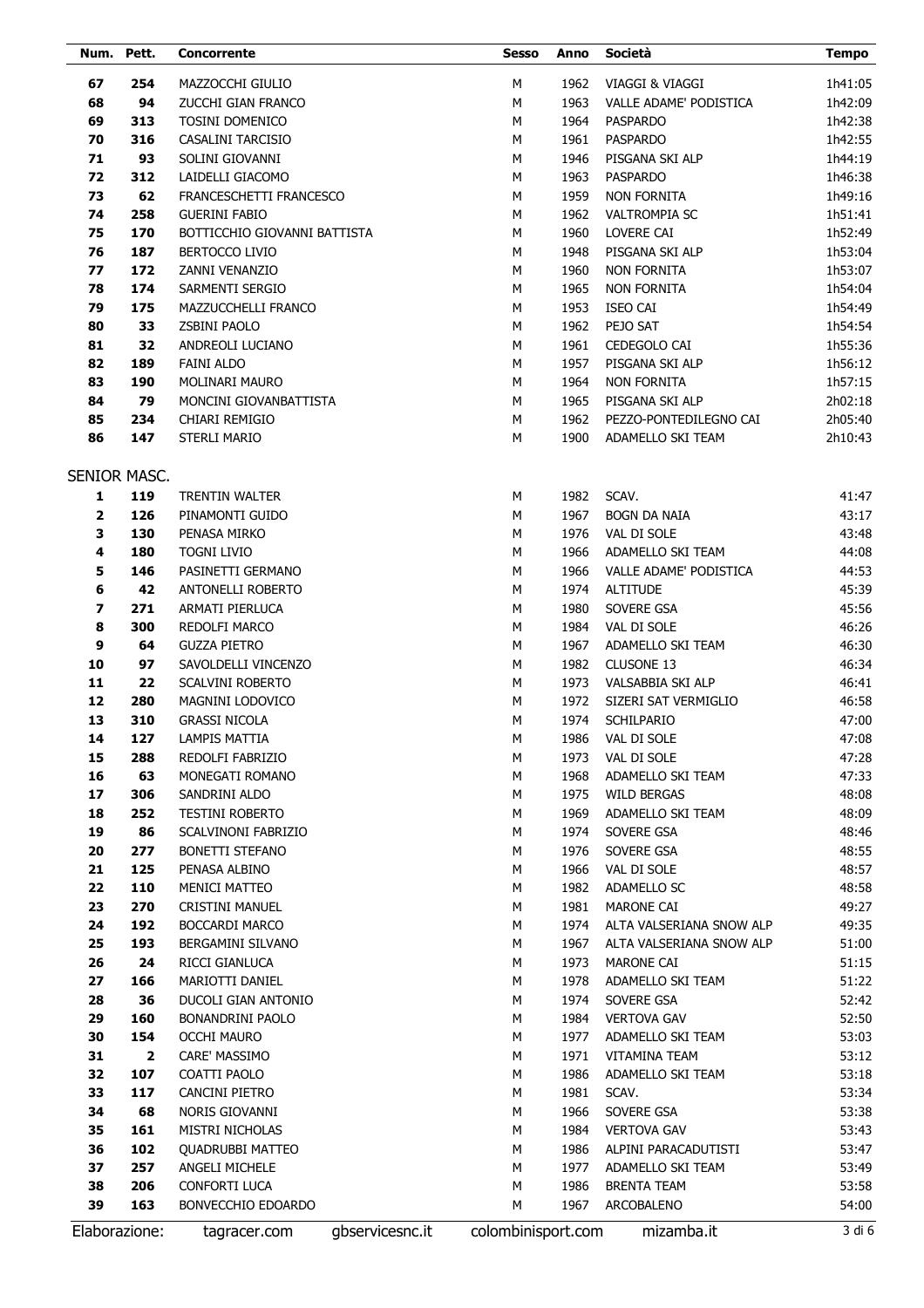| Num. Pett.    |     | Concorrente               |                 | <b>Sesso</b>       | Anno | Società                 | <b>Tempo</b>   |
|---------------|-----|---------------------------|-----------------|--------------------|------|-------------------------|----------------|
| 40            | 19  | GIORDANI STEFANO          |                 | M                  | 1987 | ADAMELLO SKI TEAM       | 54:55          |
| 41            | 246 | NARDELLI HERMANN          |                 | M                  | 1971 | <b>BOGN DA NAIA</b>     | 55:03          |
| 42            | 82  | ROTA MAURO                |                 | M                  | 1970 | VILLA D'ALME' CAI       | 55:16          |
| 43            | 265 | <b>GIORGESI VALERIO</b>   |                 | M                  | 1975 | <b>ALPIN GO</b>         | 55:33          |
| 44            | 52  |                           |                 | M                  | 1976 | <b>BRENTA TEAM</b>      |                |
|               | 307 | PEDRANZ STEFANO           |                 | M                  | 1969 | <b>SCHILPARIO</b>       | 55:36<br>55:42 |
| 45            |     | <b>MANCINI STEFANO</b>    |                 |                    |      |                         |                |
| 46            | 202 | STANCHINA ANDREA          |                 | M                  | 1981 | PEL DE FOCA             | 55:52          |
| 47            | 105 | SANDRINI FRANCESCO        |                 | M                  | 1984 | ADAMELLO SKI TEAM       | 55:58          |
| 48            | 90  | ANGELI ROBERTO            |                 | M                  | 1977 | VAL CADINO SAT          | 56:01          |
| 49            | 140 | ZENONIANI DANIEL          |                 | M                  | 1980 | <b>ALPIN GO</b>         | 56:27          |
| 50            | 49  | FORMENTELLI NICO          |                 | M                  | 1972 | VALLE ADAME' PODISTICA  | 56:29          |
| 51            | 225 | MONTEMEZZI PAOLO          |                 | M                  | 1976 | PEZZO-PONTEDILEGNO CAI  | 56:40          |
| 52            | 143 | FEDRIZZI ERICH            |                 | M                  | 1980 | <b>ALPIN GO</b>         | 57:14          |
| 53            | 168 | <b>VALENTINI WALTER</b>   |                 | M                  | 1975 | PISGANA SKI ALP         | 57:35          |
| 54            | 250 | FORMOLO IVAN              |                 | M                  | 1977 | <b>BOGN DA NAIA</b>     | 58:01          |
| 55            | 92  | PEZZUCCHI AMOS            |                 | М                  | 1969 | VALLE ADAME' PODISTICA  | 58:07          |
| 56            | 200 | <b>BELLICINI MAURO</b>    |                 | M                  | 1969 | <b>BIENNO CAI</b>       | 58:18          |
| 57            | 15  | <b>AGLIONI LUCA</b>       |                 | М                  | 1981 | <b>BRENTA TEAM</b>      | 58:26          |
| 58            | 23  | <b>GNUTTI MASSIMO</b>     |                 | M                  | 1968 | VALSABBIA SKI ALP       | 58:38          |
| 59            | 5   | EPIS STEFANO              |                 | М                  | 1976 | <b>SBS BERGAMO</b>      | 58:41          |
| 60            | 21  | <b>BRUNELLI SIMONE</b>    |                 | M                  | 1978 | ADAMELLO SKI TEAM       | 58:46          |
| 61            | 3   | MORA DANILO               |                 | М                  | 1973 | <b>VITAMINA TEAM</b>    | 58:54          |
| 62            | 91  | ANGELI PAOLO              |                 | M                  | 1980 | VAL CADINO SAT          | 59:20          |
| 63            | 14  | <b>MORABITO REMO</b>      |                 | М                  | 1968 | <b>BRENTA TEAM</b>      | 59:27          |
| 64            | 177 | FARINA GIANLUCA           |                 | M                  | 1970 | <b>ALPIN GO</b>         | 59:34          |
| 65            | 134 | LARGAIOLLI DANIELE        |                 | М                  | 1984 | <b>NON FORNITA</b>      | 59:39          |
| 66            | 111 | <b>MARCHIONI FABIO</b>    |                 | M                  | 1983 | CASOLA                  | 59:50          |
| 67            | 196 | DEL PERO ANDREA           |                 | М                  | 1974 | SIZERI SAT VERMIGLIO    | 1h00:08        |
| 68            | 121 | <b>FAUSTINELLI SIMONE</b> |                 | М                  | 1980 | PONTE TONALE SCUOLA SCI | 1h00:41        |
| 69            | 56  | <b>FAUSTINELLI FABIO</b>  |                 | M                  | 1977 | PISGANA SKI ALP         | 1h00:42        |
| 70            | 72  | <b>CENINI MORENO</b>      |                 | М                  | 1980 | ADAMELLO BIKE           | 1h00:49        |
| 71            | 20  | COATTI STEFANO            |                 | M                  | 1982 | ADAMELLO SKI TEAM       | 1h01:20        |
| 72            | 223 | CASTEGNATI CLAUDIO        |                 | М                  | 1973 | CONCESIO SC             | 1h01:26        |
| 73            | 185 | PEDROTTI PAOLO            |                 | M                  | 1974 | <b>NON FORNITA</b>      | 1h01:35        |
| 74            | 226 | <b>OCCHI MARTINO</b>      |                 | М                  | 1982 | PISGANA SKI ALP         | 1h01:55        |
| 75            | 58  | CANINI GIANFRANCO         |                 | M                  | 1972 | <b>SOVERE GSA</b>       | 1h03:34        |
| 76            | 171 | <b>GIANATTI MARCO</b>     |                 | М                  | 1980 | SKYRUNNING P.T.         | 1h03:57        |
| 77            | 83  | PEREGO MAURIZIO           |                 | М                  | 1970 | <b>ALTITUDE</b>         | 1h04:04        |
| 78            | 16  | <b>BIFFI DANIELE</b>      |                 | M                  | 1973 | CISANO BERGAMASCO CAI   | 1h04:08        |
| 79            | 302 | <b>GAZZOLI ALBERTO</b>    |                 | М                  | 1983 | ADAMELLO SKI TEAM       | 1h04:28        |
| 80            | 61  | RAMPONI GIANNI            |                 | М                  | 1969 | ADAMELLO SKI TEAM       | 1h04:33        |
| 81            | 48  | ZANELLI MARCO             |                 | М                  | 1974 | VITAMINA TEAM           | 1h05:05        |
| 82            | 153 | MORESCHINI RENATO         |                 | М                  | 1980 | <b>NON FORNITA</b>      | 1h05:11        |
| 83            | 198 | FERRARI EMILIO            |                 | М                  | 1971 | DARFO CAI               | 1h05:30        |
| 84            | 87  | CALUFETTI MIRKO           |                 | М                  | 1977 | <b>NON FORNITA</b>      | 1h05:35        |
| 85            | 201 | MENOLFI MATTEO            |                 | М                  | 1981 | CEDEGOLO CAI            | 1h05:43        |
| 86            | 116 | PAINI DANIELE             |                 | М                  | 1982 | ALBOSAGGIA              | 1h06:05        |
| 87            | 212 | VALONZ MASSIMO            |                 | М                  | 1967 | PEL DE FOCA             | 1h06:42        |
| 88            | 184 | STERLI LUIGI              |                 | М                  | 1975 | ADAMELLO SKI TEAM       | 1h07:11        |
| 89            | 85  | ARDIZZONE STEFANO         |                 | М                  | 1980 | VALSESIA                | 1h07:37        |
| 90            | 239 | CHIOVA ANDREA             |                 | М                  | 1986 | <b>TUENNO SAT</b>       | 1h07:54        |
| 91            | 88  | CALVETTI LUCIANO          |                 | М                  | 1980 | <b>NON FORNITA</b>      | 1h07:57        |
| 92            | 267 | ZANON DIEGO               |                 | М                  | 1990 | RABBI SAT               | 1h08:20        |
| 93            | 115 | PRECAZZINI MARCO          |                 | М                  | 1975 | ADAMELLO SKI TEAM       | 1h08:39        |
| 94            | 142 | <b>DUCI ERNESTO</b>       |                 | М                  | 1974 | VAL DI SCALVE           | 1h08:42        |
| 95            | 123 | PILONI MARCO              |                 | М                  | 1982 | PONTE TONALE SCUOLA SCI | 1h08:52        |
| 96            | 11  | ZANI ENRICO               |                 | М                  | 1970 | PISGANA SKI ALP         | 1h09:19        |
| 97            | 1   | SCHIVALOCCHI GRAZIANO     |                 | М                  | 1969 | VITAMINA TEAM           | 1h09:24        |
| 98            | 144 | MORANDI GIANMARIO         |                 | М                  | 1968 | VAL DI SCALVE           | 1h09:28        |
| 99            | 220 | BATTIPAGLIA LUIGI         |                 | М                  | 1983 | CLUSONE 13              | 1h09:41        |
| 100           | 41  | <b>GOZZI DANIEL</b>       |                 | М                  | 1978 | ADAMELLO SKI TEAM       | 1h09:55        |
| Elaborazione: |     | tagracer.com              | gbservicesnc.it | colombinisport.com |      | mizamba.it              | 4 di 6         |
|               |     |                           |                 |                    |      |                         |                |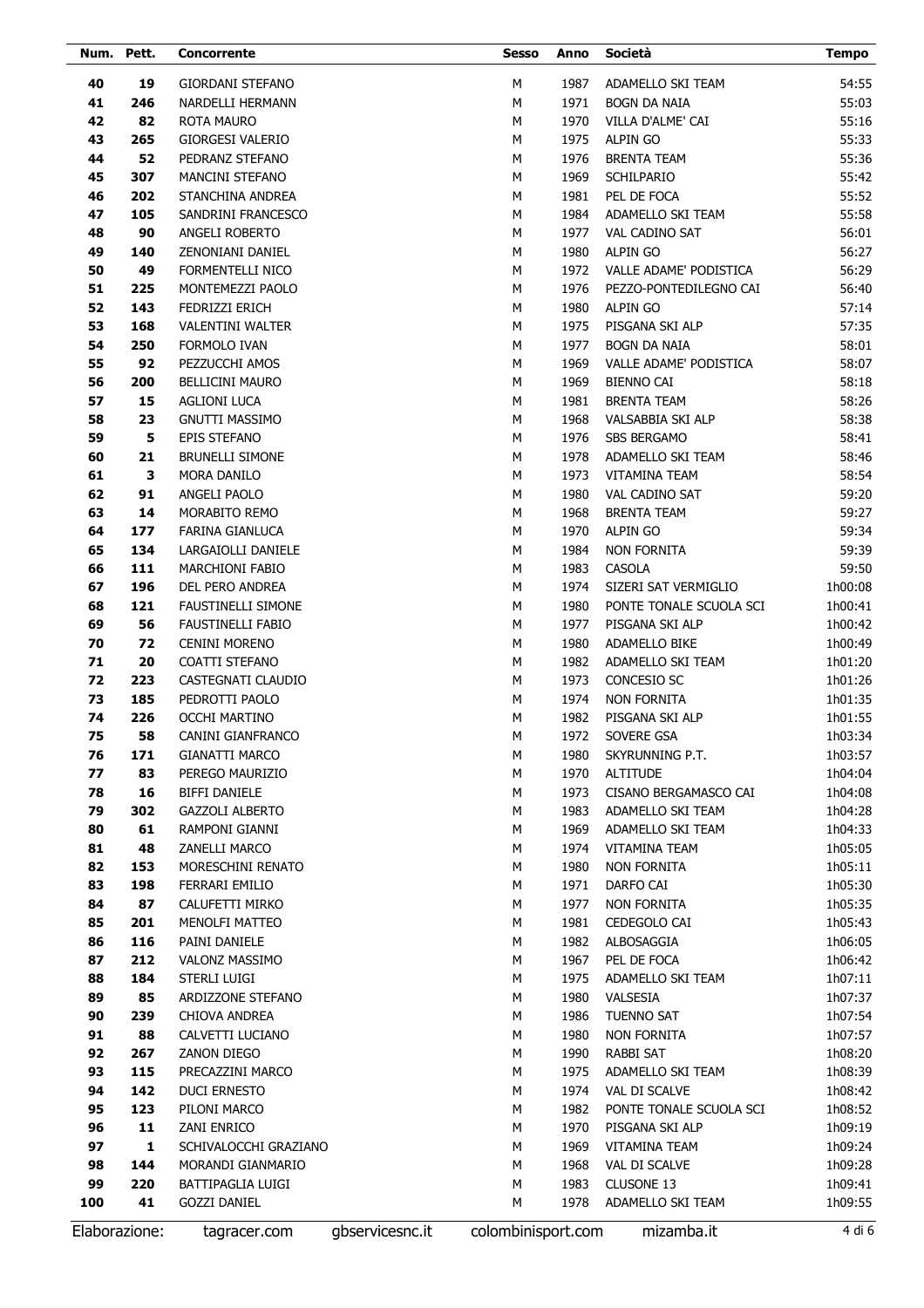| Num. Pett. |               | Concorrente                                   |                 | <b>Sesso</b>       | Anno         | Società                       | <b>Tempo</b>       |
|------------|---------------|-----------------------------------------------|-----------------|--------------------|--------------|-------------------------------|--------------------|
| 101        | 101           | MATTI ANDREA                                  |                 | М                  | 1980         | <b>NON FORNITA</b>            | 1h10:08            |
| 102        | 269           | RIZZI DENNIS                                  |                 | М                  | 1980         | <b>RABBI SAT</b>              | 1h10:14            |
| 103        | 179           | <b>BRANGI ANTONIO</b>                         |                 | М                  | 1966         | PISGANA SKI ALP               | 1h10:41            |
| 104        | 54            | <b>BOSIO MANUEL</b>                           |                 | M                  | 1979         | PISGANA SKI ALP               | 1h11:47            |
| 105        | 70            | MARIOTTI RONNY                                |                 | М                  | 1977         | SIZERI SAT VERMIGLIO          | 1h13:40            |
| 106        | 266           | <b>GOBBI CRISTIAN</b>                         |                 | M                  | 1971         | <b>ALPIN GO</b>               | 1h13:53            |
| 107        | 253           | COMINOLI LUCA                                 |                 | М                  | 1978         | <b>NON FORNITA</b>            | 1h14:11            |
| 108        | 10            | PERANI MARCO                                  |                 | M                  | 1966         | NON SOLO PELLI                | 1h15:35            |
| 109        | 74            | <b>BALLERINI ANDREA</b>                       |                 | М                  | 1983         | PISGANA SKI ALP               | 1h15:51            |
| 110        | 118           | <b>MELERI LEX</b>                             |                 | M                  | 1987         | CASTELRAIDER                  | 1h17:41            |
| 111        | 37            | <b>MOSCA LORENZO</b>                          |                 | М                  | 1966         | <b>NON FORNITA</b>            | 1h18:50            |
| 112        | 319           | FRANZINELLI PAOLO                             |                 | M                  | 1968         | <b>NON FORNITA</b>            | 1h19:18            |
| 113        | 286           | <b>DALDOSS WALTER</b>                         |                 | М                  | 1971         | SIZERI SAT VERMIGLIO          | 1h19:19            |
| 114        | 75            | <b>DONATI DANIELE</b>                         |                 | М                  | 1969         | PISGANA SKI ALP               | 1h19:22            |
| 115        | 34            | COTTI LUIGI                                   |                 | М                  | 1981         | <b>NON FORNITA</b>            | 1h19:23            |
| 116        | 301           | MOSSETTI PAOLO                                |                 | М                  | 1988         | PISGANA SKI ALP               | 1h19:50            |
| 117        | 219           | <b>VISINI STEFANO</b>                         |                 | M                  | 1985         | CLUSONE 13                    | 1h19:54            |
| 118        | 317           | RUGGERI GIAMBATTISTA                          |                 | М                  | 1967         | PASPARDO                      | 1h19:56            |
| 119        | 289           | REDOLFI MATTEO                                |                 | M                  | 1971         | VAL DI SOLE                   | 1h19:56            |
| 120        | 120           | AIELLI MATTEO                                 |                 | М                  | 1978         | <b>NON FORNITA</b>            | 1h20:23            |
| 121        | 124           | PILONI MICHELE                                |                 | M                  | 1977         | PONTE TONALE SCUOLA SCI       | 1h20:32            |
| 122        | 217           | FURINI IRENEO                                 |                 | М                  | 1974         | <b>NON FORNITA</b>            | 1h21:30            |
| 123        | 113           | LANZA MASSIMILIANO                            |                 | М                  | 1987         | <b>VERTOVA GAV</b>            | 1h21:44            |
| 124        | 150           | <b>GNANI ANDREA</b>                           |                 | М                  | 1979         | <b>NON FORNITA</b>            | 1h22:58            |
| 125        | 299           | <b>OCCHI ANTONIO</b>                          |                 | М                  | 1966         | <b>NON FORNITA</b>            | 1h24:00            |
| 126        | 43            | <b>COSSI MANUEL</b>                           |                 | М                  | 1976         | <b>NON FORNITA</b>            | 1h24:46            |
| 127        | 106           | CATTANEO DANIELE                              |                 | М                  | 1986         | <b>NON FORNITA</b>            | 1h24:57            |
| 128        | 241           | BEZZI ALESSANDRO                              |                 | М                  | 1976         | <b>BRENTA TEAM</b>            | 1h27:25            |
| 129        | 311           | SALARI ALESSANDRO                             |                 | М                  | 1967         | PASPARDO                      | 1h28:05            |
| 130        | 135           | PAPACE LUCA                                   |                 | M                  | 1980         | PONTE TONALE SCUOLA SCI       | 1h28:41            |
| 131<br>132 | 262<br>222    | <b>TODESCHINI ATHOS</b><br>LANFRANCHI TIZIANO |                 | М<br>M             | 1979<br>1979 | <b>ALPIN GO</b><br>CLUSONE 13 | 1h28:44            |
| 133        | 39            | <b>MACINATA IVANO</b>                         |                 | М                  | 1969         | ADAMELLO SKI TEAM             | 1h29:21<br>1h29:32 |
| 134        | 243           | <b>BONOMELLI FRANCO</b>                       |                 | М                  | 1979         | VALLE ADAME' PODISTICA        | 1h30:13            |
| 135        | 137           | CAPITANIO GIOVANNI                            |                 | М                  | 1975         | <b>VAL DI SCALVE</b>          | 1h30:21            |
| 136        | 136           | MORANDI PIERANTONIO                           |                 | M                  | 1979         | VAL DI SCALVE                 | 1h30:25            |
| 137        | 59            | FAUSTINELLI WILLIAM                           |                 | М                  | 1976         | PEZZO-PONTEDILEGNO CAI        | 1h33:30            |
| 138        | 112           | <b>FAUSTINELLI MANUEL</b>                     |                 | М                  | 1990         | CASOLA                        | 1h34:12            |
| 139        | 100           | COLOMBINI GIANLUCA                            |                 | М                  | 1981         | <b>NON FORNITA</b>            | 1h34:25            |
| 140        | 259           | <b>BELLERI PARIDE</b>                         |                 | М                  | 1967         | <b>VALTROMPIA SC</b>          | 1h34:47            |
| 141        | 194           | TULLIO STEFANO                                |                 | М                  | 1981         | <b>BRENTA TEAM</b>            | 1h34:53            |
| 142        | 242           | <b>BARONI ALBERTO</b>                         |                 | М                  | 1988         | AMICI DEL LODO                | 1h35:27            |
| 143        | 308           | MADEO FABIO                                   |                 | М                  | 1971         | PISGANA SKI ALP               | 1h36:49            |
| 144        | 57            | FAUSTINELLI MATTIA                            |                 | М                  | 1985         | <b>NON FORNITA</b>            | 1h36:51            |
| 145        | 28            | LORENZETTI FEDERICO                           |                 | М                  | 1980         | DARFO CAI                     | 1h37:03            |
| 146        | 27            | SALONI LUCIANO                                |                 | М                  | 1967         | CEDEGOLO CAI                  | 1h37:15            |
| 147        | 29            | <b>BRUNA MAURIZIO</b>                         |                 | М                  | 1970         | <b>NON FORNITA</b>            | 1h37:31            |
| 148        | 26            | <b>BOLIS WALTER</b>                           |                 | М                  | 1982         | CEDEGOLO CAI                  | 1h37:35            |
| 149        | 30            | FOSTINELLI LORENZO                            |                 | М                  | 1974         | <b>BIENNO CAI</b>             | 1h37:37            |
| 150        | 122           | FAUSTINELLI FEDERICO                          |                 | М                  | 1980         | PONTE TONALE SCUOLA SCI       | 1h37:40            |
| 151        | 274           | ROSPONI ALESSANDRO                            |                 | М                  | 1967         | VAL DI SOLE                   | 1h40:27            |
| 152        | 148           | <b>GREGORINI PAOLO</b>                        |                 | М                  | 1974         | PISGANA SKI ALP               | 1h40:31            |
| 153        | 155           | <b>MARELLI IVAN</b>                           |                 | М                  | 1969         | AMICI DEL LODO                | 1h41:00            |
| 154        | 209           | CAPOFERRI GIANVITTORIO                        |                 | М                  | 1966         | <b>ISEO CAI</b>               | 1h41:14            |
| 155        | 40            | BAZZANA MASSIMO                               |                 | М                  | 1987         | ADAMELLO SKI TEAM             | 1h41:29            |
| 156        | 176           | ARCHETTI NORMAN                               |                 | М                  | 1983         | MAV                           | 1h43:25            |
| 157        | 109           | PEDRAZZI ILARIO                               |                 | М                  | 1980         | <b>NON FORNITA</b>            | 1h44:03            |
| 158        | 108           | ALBERTANI MORRIS                              |                 | М                  | 1976         | <b>NON FORNITA</b>            | 1h44:10            |
| 159        | 69            | MOTTINELLI FRANCO                             |                 | М                  | 1969         | PEZZO-PONTEDILEGNO CAI        | 1h45:40            |
| 160        | 315           | SORTENI SANDRO                                |                 | М                  | 1966         | PASPARDO                      | 1h46:54            |
| 161        | 291           | LANCINI FABIO                                 |                 | М                  | 1967         | COCCAGLIO CAI                 | 1h50:38            |
|            | Elaborazione: | tagracer.com                                  | gbservicesnc.it | colombinisport.com |              | mizamba.it                    | 5 di 6             |